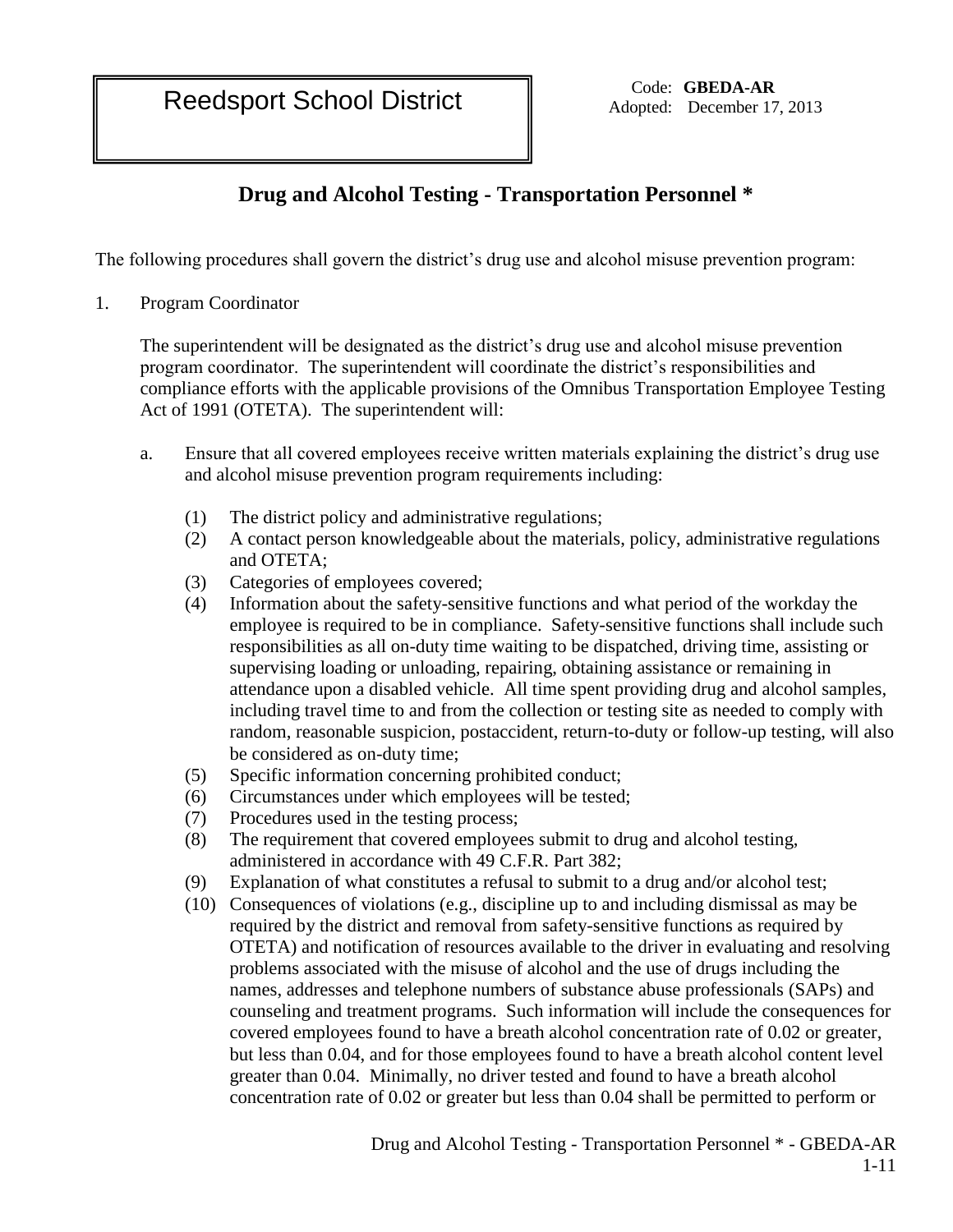continue to perform safety-sensitive functions until the start of the driver's next regularly scheduled duty period, but not less than 24 hours following administration of the test;

- (11) Information on the effects of drug use and alcohol misuse on an individual's health, work and personal life; signs and symptoms of an alcohol or drug problem (driver's or coworker's); and available methods of intervening when such problems are suspected, including confrontation, referral to an employee assistance program as available and/or referral to the administration.
- b. Ensure that employees sign statements certifying that they have received the materials;
- c. Ensure that supervisors designated to determine reasonable suspicion receive at least 60 minutes of drug abuse training and an additional 60 minutes of alcohol misuse training. Training will include the physical, behavioral, speech and performance indicators of probable drug use and alcohol misuse;
- d. Ensure district compliance with applicable provisions of OTETA's requirements regarding the district's management information system, retention and confidentiality of records;
- e. Ensure selection of a site with appropriately trained personnel for the collection of specimens for drug testing;
- f. Ensure selection of a site with a certified breath alcohol technician and evidential breath testing devices for alcohol testing;
- g. Ensure selection of a laboratory certified by the Department of Health and Human Services (DHHS) to conduct drug specimen analysis;
- h. Ensure selection of a qualified medical or osteopathic doctor to serve as a medical review officer (MRO) to verify laboratory drug test results;
- i. Ensure selection of qualified personnel to provide education and training to employees and supervisors in accordance with employee assistance program requirements as specified in OTETA;
- j. Ensure the district's drug use and alcohol misuse prevention program is maintained in at least outline form, on file and available for inspection at the district office. The district shall maintain the following:
	- (1) Information on the effects and consequences of drug and alcohol use on personal health, safety and the work environment;
	- (2) Information on the manifestations and behavioral changes that may indicate drug and alcohol use or abuse;
	- (3) Documentation that drug training for all supervisory personnel has consisted of at least 60 minutes;
	- (4) Documentation that alcohol training for all supervisory personnel has consisted of at least 60 minutes;
	- (5) Documentation of training given to employees.
- k. Ensure the establishment of clearly defined communication procedures to include the method (e.g., mail, facsimile) and frequency (e.g., monthly, daily, weekly) as well as the authorized individuals to impart and receive information to meet the documentation and confidentiality requirements of OTETA;
- l. Ensure employee organizations receive written notice of the availability of all pertinent drug use and alcohol misuse prevention program information;
- m. Ensure compliance with stand-down prohibitions as set forth by OTETA. "Stand-down" means the practice of temporarily removing an employee from the performance of safety-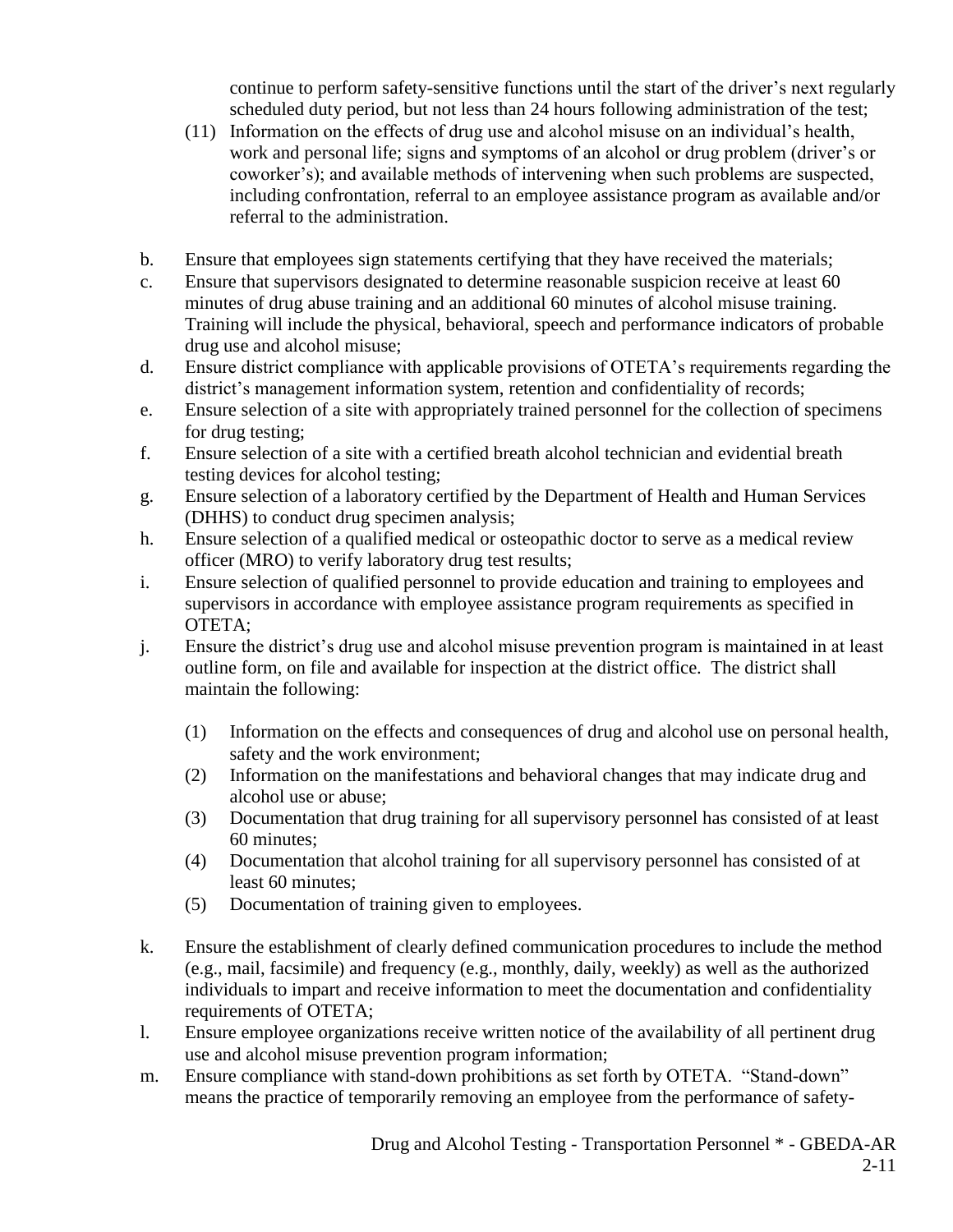sensitive functions, based on a report from a laboratory to the MRO of a confirmed positive test for a drug or drug metabolite, an adulterated test or a substituted test, before the MRO has completed verification of the test results. The district will not stand-down employees, except as provided by the Federal Motor Carrier Safety Administration (FMCSA) below:

- (1) The district may seek a waiver of the prohibition against standing down an employee;
- (2) Requests which include all required information will be submitted to FMCSA for approval.

#### 2. Pre-employment Testing

The district shall conduct pre-employment testing as follows:

- a. All offers of employment for positions as identified by Board policy and as required by OTETA will be contingent upon drug and alcohol test results;
- b. Individuals offered employment with the district and employees transferring to positions subject to OTETA contingent on drug and alcohol testing, must provide written consent for the release of any prior employer positive drug and failed alcohol testing results, refusals to be tested, other violations of testing regulations and, with respect to any employee who violated drug and alcohol regulations, documentation of the employee's successful completion of return-to-duty requirements (including SAP evaluations and follow-up tests) within the preceding two years;
- c. The district shall obtain and review such drug and alcohol information from previous employers of the past two years before the driver is used for the first time. The district will provide the driver's written permission for release of information to the previous employers;
- d. Release of such information may be by telephone, letters or any other method that ensures confidentiality. The district will maintain a written, confidential record of each past employer contacted;
- e. The district will not use a driver with a positive drug test or a failed alcohol test while employed with a previous employer or who refused to test while under employment with a previous employer unless the driver is in compliance with the SAP's treatment program and OTETA's return-to-duty test requirements;
- f. Prior to being directed by the district to a collection site for drug and alcohol testing, the applicant will be notified that the urine sample collected shall be tested for the presence of drugs [and the breath or saliva sample shall be tested for the presence of alcohol];
- g. Failure to report to the collection site for testing within the time frame specified by the district shall constitute a refusal to report for testing and result in immediate withdrawal of the employment or transfer offer;
- h. Pre-employment drug and alcohol testing will be paid for by the district;
- i. Tests must indicate negative drug test results and a breath alcohol content level below a 0.02. Individuals who fail to meet such drug and alcohol requirements will not be hired or transferred voluntarily or involuntarily to covered positions;
- j. Such testing will also be required of covered employees each time an employee returns to work after a layoff period if the employee was removed from the random testing pool. As long as the employee remains in the random testing pool, additional testing or subsequent preemployment drug and alcohol testing will not be necessary following a layoff;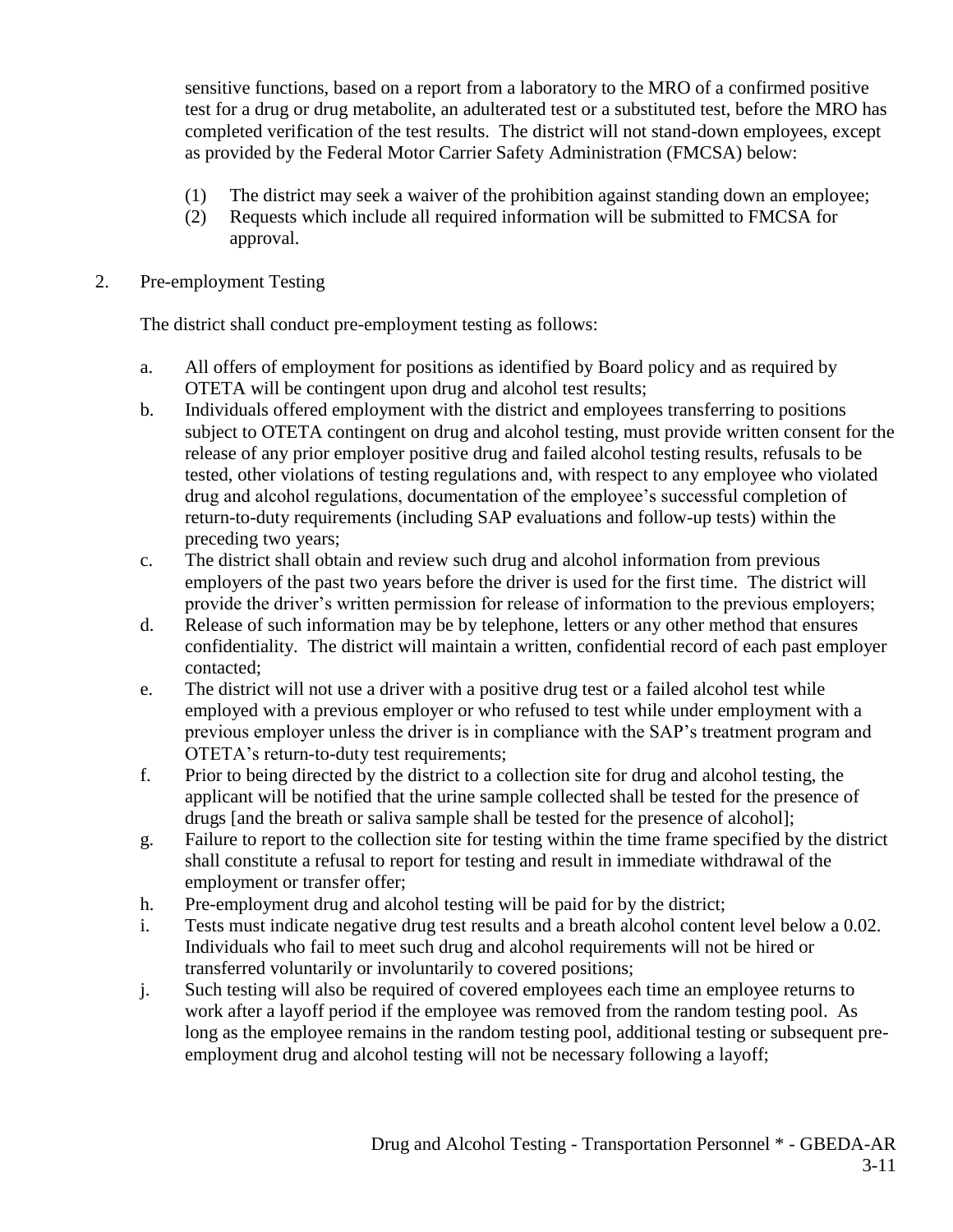- k. The district will notify individuals offered employment with the district contingent on drug testing of the results of such testing upon request within 60 days of being notified of the disposition of the employment application;
- l. Refusal to submit to drug and alcohol testing and/or to provide signed permission for the release of past testing information as required by the district shall result in immediate termination from employment or transfer consideration;
- m. The individual may request a screening of the split specimen at his/her own expense. All such requests must be received in writing by the district no later than 72 hours following notification to the applicant of the positive test results.
- 3. Post-accident Testing

The district shall conduct post-accident testing as follows:

- a. It is the responsibility of the employee to report for post-accident drug and alcohol testing as soon as practicable following a motor vehicle accident which occurs while the employee is performing district safety-sensitive functions in which there is a fatality or the employee receives a citation for a moving traffic violation in connection with an injury or tow-away accident:
	- (1) The employee will report to the designated collection site for post-accident drug and alcohol testing as soon as practicable following the occurrence of the accident;
	- (2) If alcohol testing has not been administered within two hours, the district will prepare and maintain on file a record stating the reasons the test was not promptly administered;
	- (3) If alcohol testing is not administered within eight hours, the district will cease attempts to administer an alcohol test and will prepare and maintain on file a record specifying why the test was not administered;
	- (4) If drug testing has not been administered within 32 hours following the accident, the district will cease attempts to administer such tests and will document why the test was not administered;
	- (5) The employee will contact the district official or designee as soon as practicable following the accident giving as much detailed information about the accident as possible (e.g., fatalities, injuries, tow-aways, traffic citation issued, etc.).
- b. The district will provide employees with necessary post-accident testing information, procedures and instructions as a part of its employee training program. Additionally, written instructions to follow in the event of an accident will be provided in district vehicles as appropriate. Instructions will include locations of drug specimen collection and alcohol testing sites and telephone number of the district drug use and alcohol misuse prevention program coordinator or other district officials to contact;
- c. The employee shall remain readily available for testing or may be deemed by the district to have refused to submit to testing. Such refusal is treated as if the district received an alcohol test result of 0.04 or greater or received a positive drug test. Nothing in this requirement shall be construed to require the delay of necessary medical attention for injured people following an accident or to prohibit an employee from leaving the scene of an accident for the period necessary to obtain assistance in responding to the accident or to obtain necessary emergency medical care;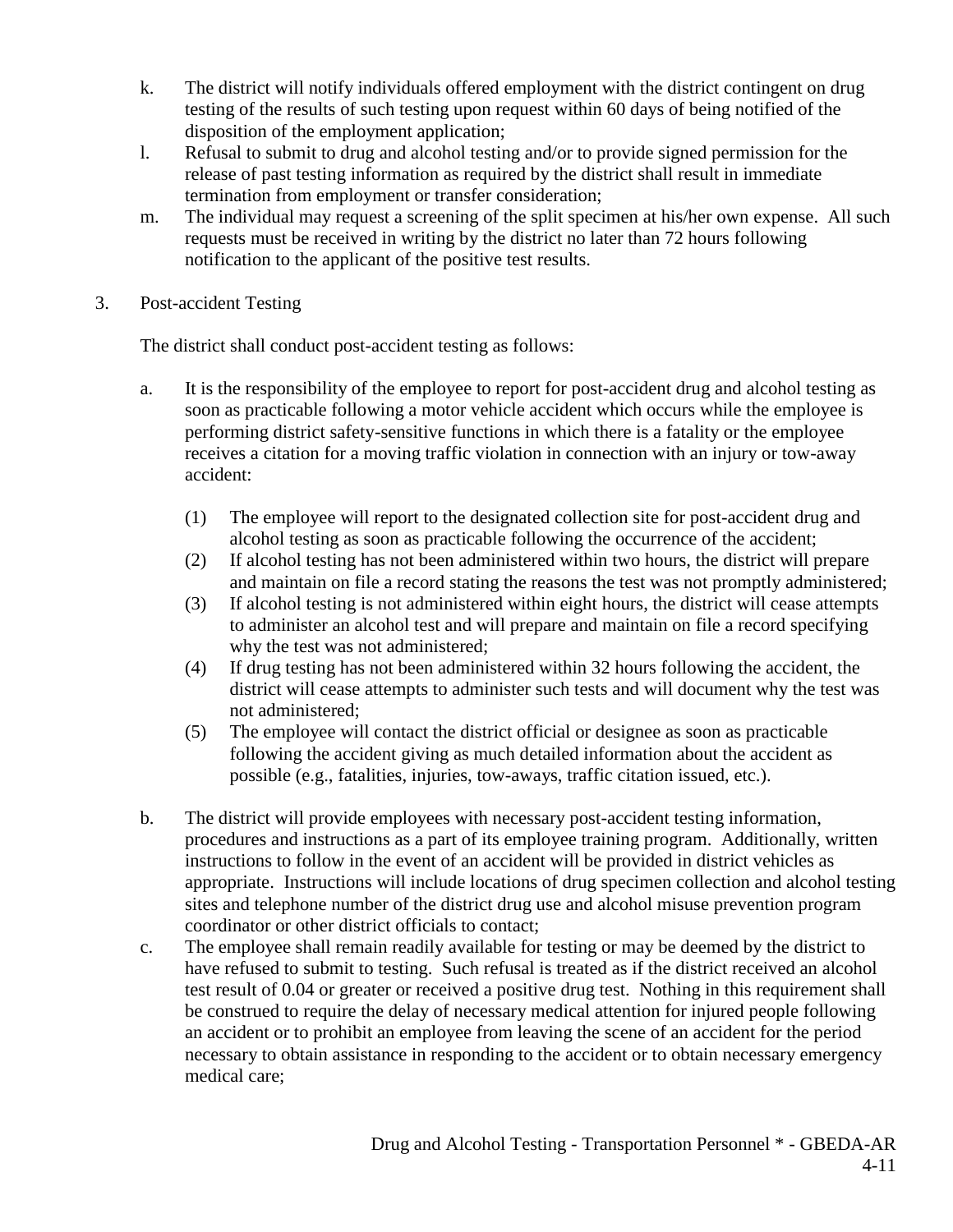- d. Results of a breath or blood test for the use of alcohol or a urine test for the use of drugs conducted by on-site federal, state and/or local law enforcement officials having independent authority for the test shall be considered to meet necessary requirements provided results of the test are obtained by the district and the tests conform to all applicable federal, state and/or local requirements;
- e. An employee who is involved in an accident involving a fatality, injury and/or tow-away as described by OTETA is prohibited from using alcohol for eight hours after the accident or until the employee undergoes a postaccident alcohol test, whichever occurs first.

## 4. Random Testing

 $\overline{a}$ 

The district shall conduct random drug and alcohol testing annually as follows:

- a. Not less than 50 percent of the average number of driver positions shall be tested for drugs and not less than 10 percent shall be tested for alcohol in accordance with current minimum random testing requirements of OTETA. Any unfilled, covered positions will be included as part of the total number of positions counted by the district for testing rate purposes. The district will meet minimum testing rates.
- b. The testing rate may be adjusted by FMCSA based on industrywide data;
- c. The testing process shall, in fact, be random. All employees will remain in the pool of drivers for each subsequent period, including vacations, holiday periods and summer recesses, whether or not they have been chosen for testing in the past;
- d. The selection of employees for random testing shall be made by a scientifically valid method. The process selected by the district will ensure that all employees shall have an equal chance of being tested each time selections are made. The district will use the following system:

## Computerized system $<sup>1</sup>$ :</sup>

A random number generating program will be loaded into a computer along with the employees' social security number, payroll identification number or other comparable identification number for the drivers.

- e. All such testing shall be unannounced and dates selected spread reasonably throughout the calendar year to avoid predictability and the perception that testing is "done for the year[.]" Districts with six or less covered employees may annually select a single calendar date for random drug and alcohol testing<sup>2</sup>. The date selected will be kept confidential to ensure that testing is unannounced as required by law.
- f. Following notification of testing, selected employees shall proceed to the district-selected collection site immediately or as soon as practicable;
- g. Employees shall only be tested for alcohol just before the driver is scheduled to perform his/her safety-sensitive function, during or just after performing such function;
- h. Employees off work due to leave of absence, vacation and layoff will be informed that they remain subject to random testing. Employees drawn for such testing will be notified and tested as soon as practicable upon return to duty but no later than the next selection cycle (e.g., monthly, quarterly, etc.).

 ${}^{1}$ The computerized system, when it can be utilized by the district, is the preferred selection method, under FMCSA guidance.  ${}^{2}$ The next "calendar year date" for random testing starts from the day after the random testing date.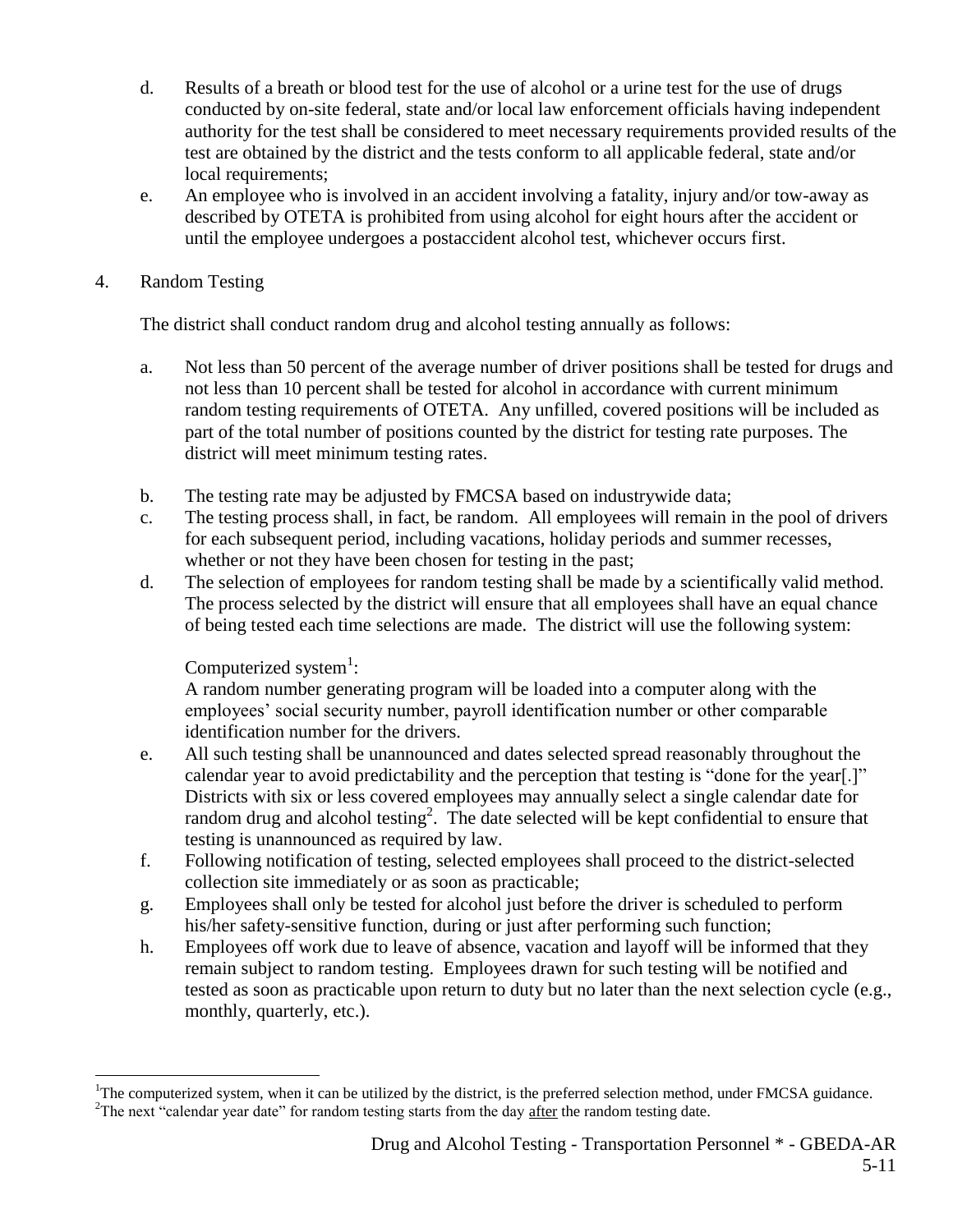## 5. Reasonable Suspicion Testing

The district shall conduct reasonable suspicion drug and alcohol testing as follows:

- a. The district will test covered employees when there is reasonable suspicion to believe that the employee has engaged in drug use or alcohol misuse;
- b. Reasonable suspicion will be based on specific contemporaneous, articulable observations made by a trained supervisor as designated by the district, concerning appearance, behavior, speech or body odors indicative of employee use of drugs or the misuse of alcohol. Observations of drug use may include indications of chronic and withdrawal effects of drugs and noticeable degradation of job performance that may be associated with the use of drugs;
- c. Hearsay or secondhand information is not sufficient to require an employee to submit to testing;
- d. Alcohol testing may be authorized only if observations resulting in reasonable suspicion are made during, just preceding or just after the period of the workday that the employee is required to be in compliance with this policy, administrative regulations and applicable OTETA provisions;
- e. A written record shall be made of the observations leading to a reasonable suspicion drug test and signed by the supervisor authorized to make such observations within 24 hours of the observed behavior or before the results of the drug test are released, whichever is earlier;
- f. The district will ensure that the employee under reasonable suspicion is transported to the designated collection or testing site.
- 6. Referrals, Evaluation and Treatment

The district shall provide information related to referrals, evaluation and treatment as follows:

- a. The district shall advise covered employees, who violate the drug and alcohol prohibitions, of referral services available for evaluating and resolving problems associated with the use of drugs and the misuse of alcohol. Such information will include the names, addresses and telephone numbers of SAPs and counseling and treatment programs;
- b. An employee who engages in such prohibited conduct shall be evaluated by an SAP;
- c. The SAP will determine what assistance if any the employee needs in resolving problems associated with drug use and alcohol misuse;
- d. This requirement applies only to current employees and not to job applicants who refuse testing or who test positive for drugs;
- e. This requirement shall not be interpreted to require the district to provide or pay for any rehabilitation costs or to hold a job open for an employee with or without salary;
- f. SAPs, as referred to in these administrative regulations, means:
	- (1) Licensed physicians with knowledge of and clinical experience in the diagnosis and treatment of alcohol-related disorders;
	- (2) Licensed or certified psychologists, social workers or employee assistance professionals with like knowledge; and
	- (3) Alcohol and drug abuse counselors certified by the National Association of Alcoholism and Drug Abuse Counselors (NAADAC). This does not include state-certified counselors.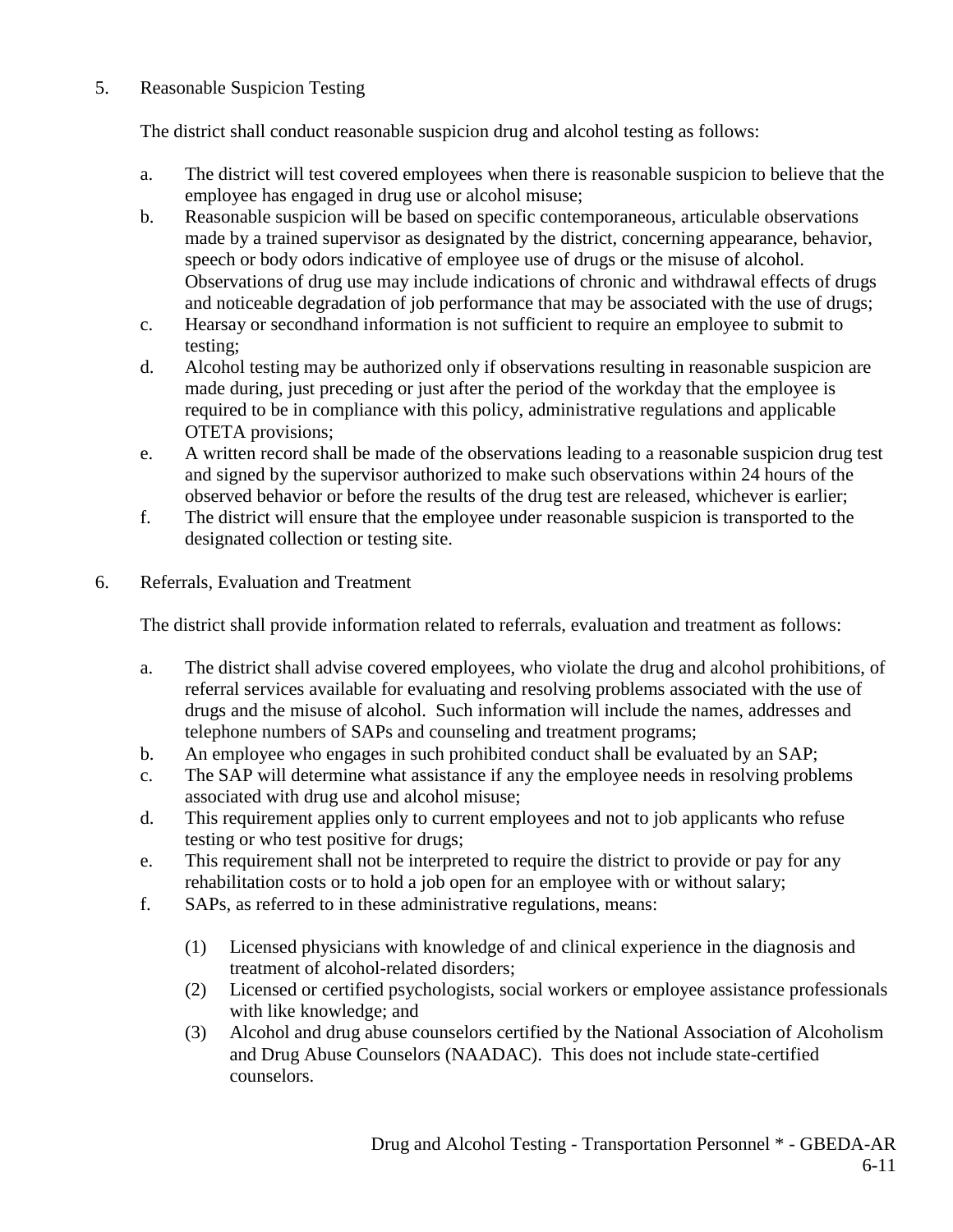### 7. Return-to-Duty Testing

Employees, if they continue employment and before they return to duty, shall comply with the following:

- a. When an employee has previously tested greater than or equal to 0.04 for alcohol, the employee must retest (return-to-duty test) with an alcohol concentration of less than 0.02;
- b. When an employee has previously tested positive for drug use, the employee must retest (return-to-duty test) with a verified negative test result.
- 8. Follow-up Testing

Employees, if they continue employment, shall comply with the following:

- a. Follow-up testing will be conducted whenever an SAP determines that an employee is in need of resolving problems associated with drug use and/or alcohol misuse;
- b. Follow-up alcohol testing will be conducted only when the employee is performing safetysensitive functions, just before or just after the driver has performed safety-sensitive functions;
- c. Follow-up drug and alcohol testing will be unannounced<sup>3</sup>;
- d. The number and frequency of such tests shall be determined by the SAP. Minimally, there shall be:
	- (1) At least 6 tests in the first 12 months following the driver's return to duty;
	- (2) Testing shall not exceed 60 months from the date of the employee's return to duty. The SAP, however, may terminate the follow-up testing at any time after the first six tests if he/she determines the testing is no longer needed.
- 9. Drug and Alcohol Testing Procedures

The district, in cooperation with contracted collection and testing facilities, shall maintain drug and alcohol testing procedures as follows:

- a. Drugs
	- (1) The applicant or employee reports to the district-designated collection site and provides positive identification (e.g., photo ID);
	- (2) A urine sample for drug testing is provided. A "split specimen" (two urine specimen bottles) is prepared from the urine sample;
	- (3) Following completion of a chain-of-custody form, both specimen bottles are forwarded to the DHHS certified laboratory for analysis. The split specimen is stored at the laboratory for later testing as may be necessary. Initial testing is performed only on one specimen bottle;
	- (4) Testing results are reported to the district-selected MRO by mail or electronic transmission. Results may not be given over the phone;
	- (5) The MRO will verify both negative and positive testing results;
	- (6) The MRO will report the verified negative testing results to the district;

 $\overline{a}$  $3A$  follow-up test shall not also serve as a random test, and vice versa.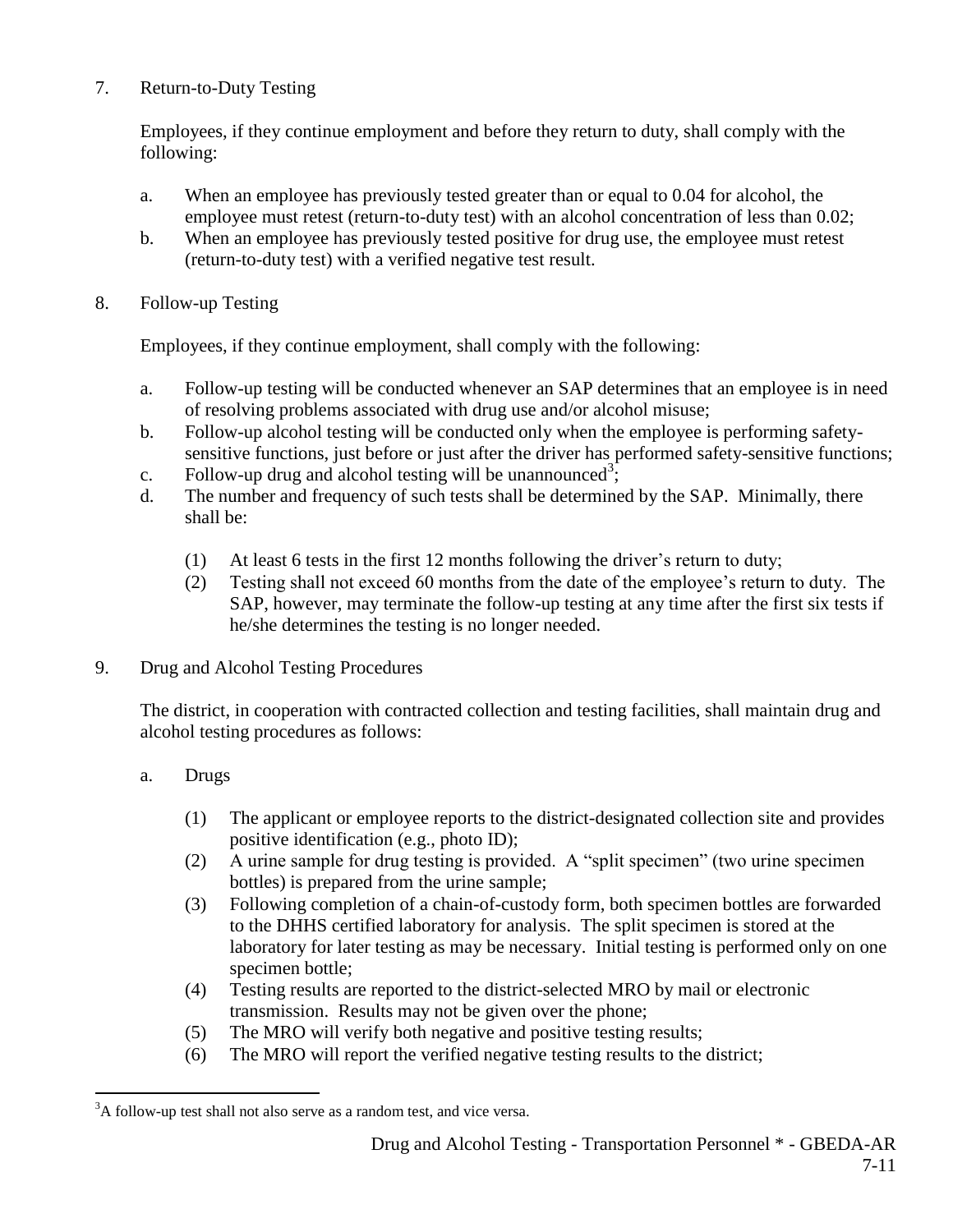- (7) The MRO will report verified positive testing results to the applicant or employee, discuss the type of illegal substance found and determine whether there is any valid medical reason for the positive testing results;
- (8) A verified valid medical reason for a positive test result will be reported as a negative test result to the district;
- (9) If no legitimate medical reason exists for positive drug testing, the MRO will report a confirmed positive test result and identity of the substance(s) to the district;
- (10) The employee or applicant may request within 72 hours of a positive test notice that the split specimen (second bottle) be screened. Such screening costs will be paid for by the employee.
- (11) Unlike the original specimen analyzed for specific levels of controlled substances, the split specimen is analyzed only for the presence of drugs;
- (12) The MRO will report results of the second screening to the employee and the district;
- (13) The MRO will meet all OTETA requirements including review of chain-of-custody control form, administrative processing of negative test results, verification of positive testing results and maintenance of confidentiality requirements as may be applicable;
- (14) Detailed drug testing procedures may be obtained by contacting the district's drug use and alcohol misuse prevention coordinator or designee.
- b. Alcohol
	- (1) The employee reports to the district-designated testing site and provides positive identification;
	- (2) Under the alcohol testing rule, an alcohol test result will be considered failing even if over-the-counter or legally prescribed medication is involved;
	- (3) All alcohol screening tests will be conducted by:A qualified breath alcohol technician using evidential breath testing devices.
	- (4) Testing may be conducted at a DHHS certified laboratory or other location including mobile facilities equipped for such testing as may meet the requirements of OTETA;
	- (5) District supervisors should generally not be used as a breath alcohol or screening test technician for covered employees. Under certain circumstances, a properly trained district supervisor may conduct such testing in the absence of another technician;
	- (6) The employee submits to breath or saliva testing;
	- (7) If the result of the testing indicates an alcohol concentration rate of 0.02 or greater, a confirmation breath test is administered after at least 15 minutes, but no longer than 30 minutes, after the initial testing. All confirmation tests will be conducted using evidential breath testing devices;
	- (8) The technician will report any invalid tests, confirmed failing and passing results to the district;
	- (9) Employee refusal to sign forms as required (i.e., Step 2 on the Alcohol Testing Form) shall be considered as refusal to be tested;
	- (10) The breath alcohol or screening test technician will meet all OTETA requirements including such testing procedures, Alcohol Testing Form and confidentiality requirements as may be required;
	- (11) Detailed alcohol testing procedures may be obtained by contacting the district's drug use and alcohol misuse prevention program coordinator or designee.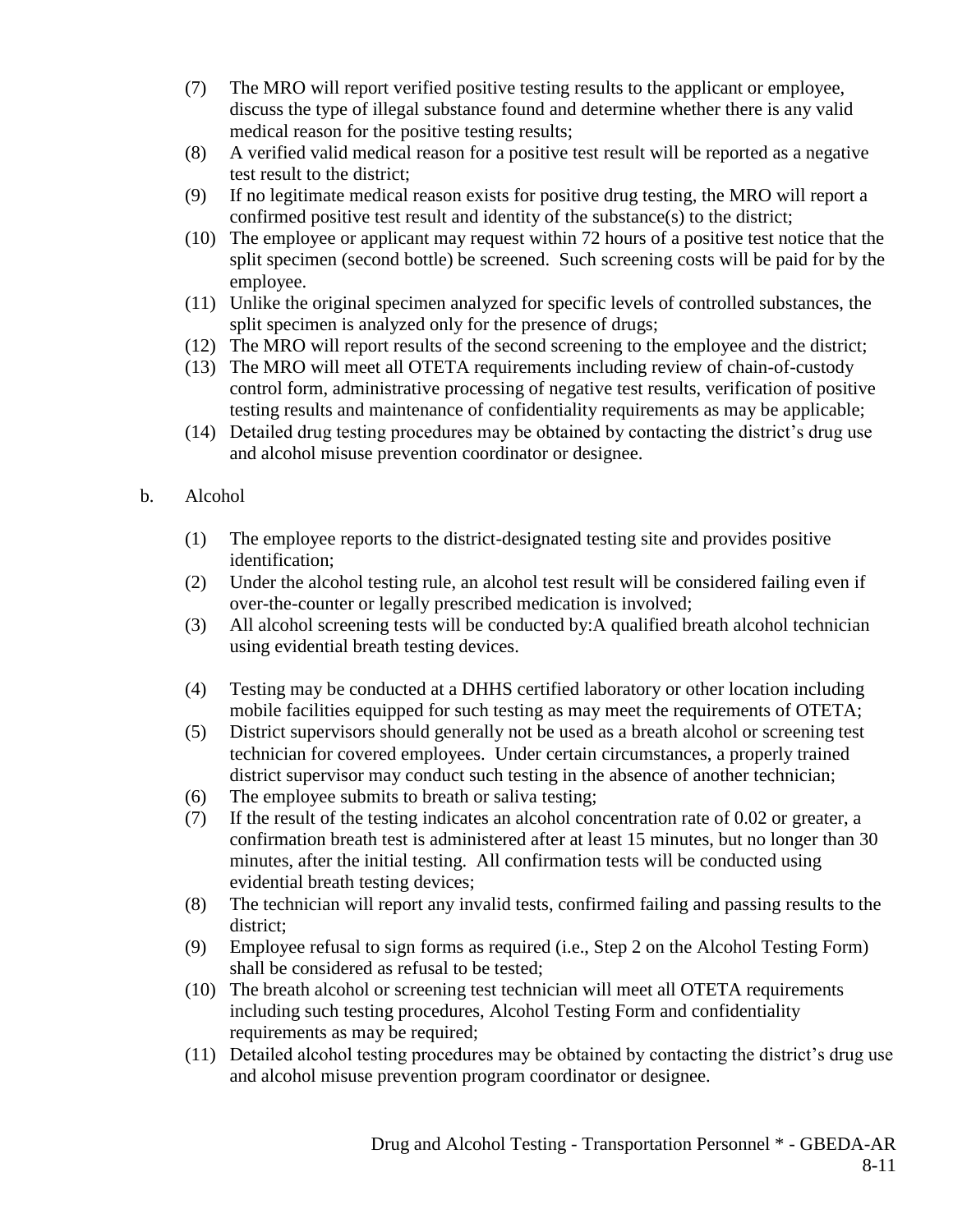#### 10. Positive Test Result

When the MRO determines a positive test result is valid, the MRO will report the finding to the Oregon Department of Transportation (ODOT) and the Oregon Department of Education. The person who is the subject of the test results will be notified by ODOT that the person has a right to a hearing to determine whether the test results reported will be placed in the employee's employment driving record.

#### 11. Record Keeping/Record Reporting

The district shall maintain records of its drug use and alcohol misuse prevention program as follows:

- a. Records related to the collection process:
	- (1) Documents relating to the random selection process;
	- (2) Documents generated in connection with decisions to administer reasonable suspicion drug or alcohol testing;
	- (3) Documents generated in connection with decisions on postaccident testing;
	- (4) Documents verifying the existence of an explanation of the inability of an employee to provide adequate breath or to provide a urine specimen for testing;
	- (5) An annual calendar year report summarizing results of the district's drug use and alcohol misuse prevention program will be prepared and maintained when requested by FMCSA as part of an inspection, investigation, special study or for statistical purposes.
- b. Records related to a driver's test results, including:
	- (1) The district's copy of the alcohol testing form, including the test results;
	- (2) The district's copy of the controlled substance test custody and control form;
	- (3) Documents sent by the MRO to the district;
	- (4) Documents related to the refusal of any employee to submit to drug and/or alcohol testing;
	- (5) Documents presented by a driver to dispute the results of a drug and/or alcohol test administered in connection with the requirements of OTETA.
- c. Records related to evaluations as follows:
	- (1) Records pertaining to a determination by an SAP concerning his/her evaluation of a covered employee who tested positive for drugs, or failed an alcohol test or refused to test;
	- (2) Records concerning a driver's compliance with recommendations of the SAP.
- d. Records related to education and training as follows:
	- (1) Materials on drug use awareness and alcohol misuse including a copy of the district's policy and administrative regulations on drug use and alcohol misuse and related information;
	- (2) Driver's signed receipt of education materials;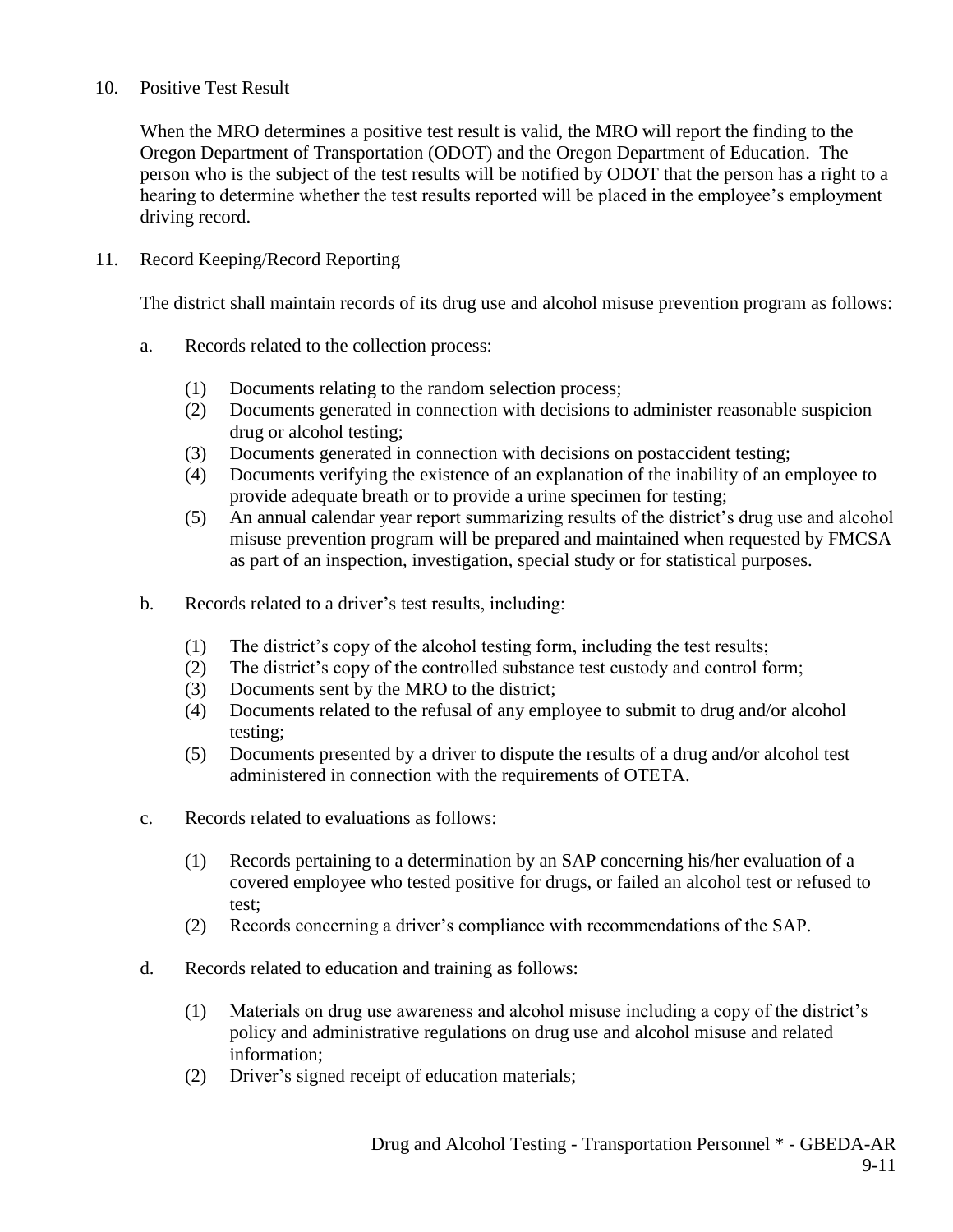- (3) Documentation of training provided to supervisors for the purpose of qualifying the supervisors to make a determination concerning the need for drug and/or alcohol testing based on reasonable suspicion;
- (4) Certification that any training conducted in compliance with OTETA meets all pertinent requirements for such training.
- e. Records related to alcohol and drug testing as follows:
	- (1) Agreements with collection site facilities, laboratories, MROs and consortia (includes breath alcohol technicians, screening test technicians and third party providers), as applicable;
	- (2) Names and positions of officials and their role in the district's drug and alcohol testing program(s);
	- (3) Semiannual laboratory statistical summaries of urinalysis as required by OTETA and as reported by the laboratory. The district will document laboratory failures to provide statistical summaries and any district follow-up efforts to obtain such reports.
- f. Records will be retained by the district as follows:
	- (1) Five Years:
		- (a) Records of employee alcohol-testing results with results indicating an alcohol concentration of 0.02 or greater;
		- (b) Records of verified positive drug testing results;
		- (c) Documentation of refusals to take required drug and/or alcohol tests;
		- (d) Drug testing custody and control forms;
		- (e) Employee evaluation and referrals;
		- (f) A copy of each annual calendar year report summary[.][;]
		- (g) [Equipment calibration documentation as applicable (See 10. a.  $(6)$ ,  $(7)$  and  $(8)$ ).]
	- (2) Two Years:

Records related to the drug and alcohol collection process (except calibration of evidential breath testing devices).

(3) One Year:

Records of negative and cancelled drug-testing results and alcohol test results with a concentration of less than 0.02.

(4) Indefinite Period:

Records related to the education and training of breath alcohol technicians, screening test technicians, supervisors and drivers shall be maintained by the district while the individual performs the functions which require training and for two years after ceasing to perform those functions.